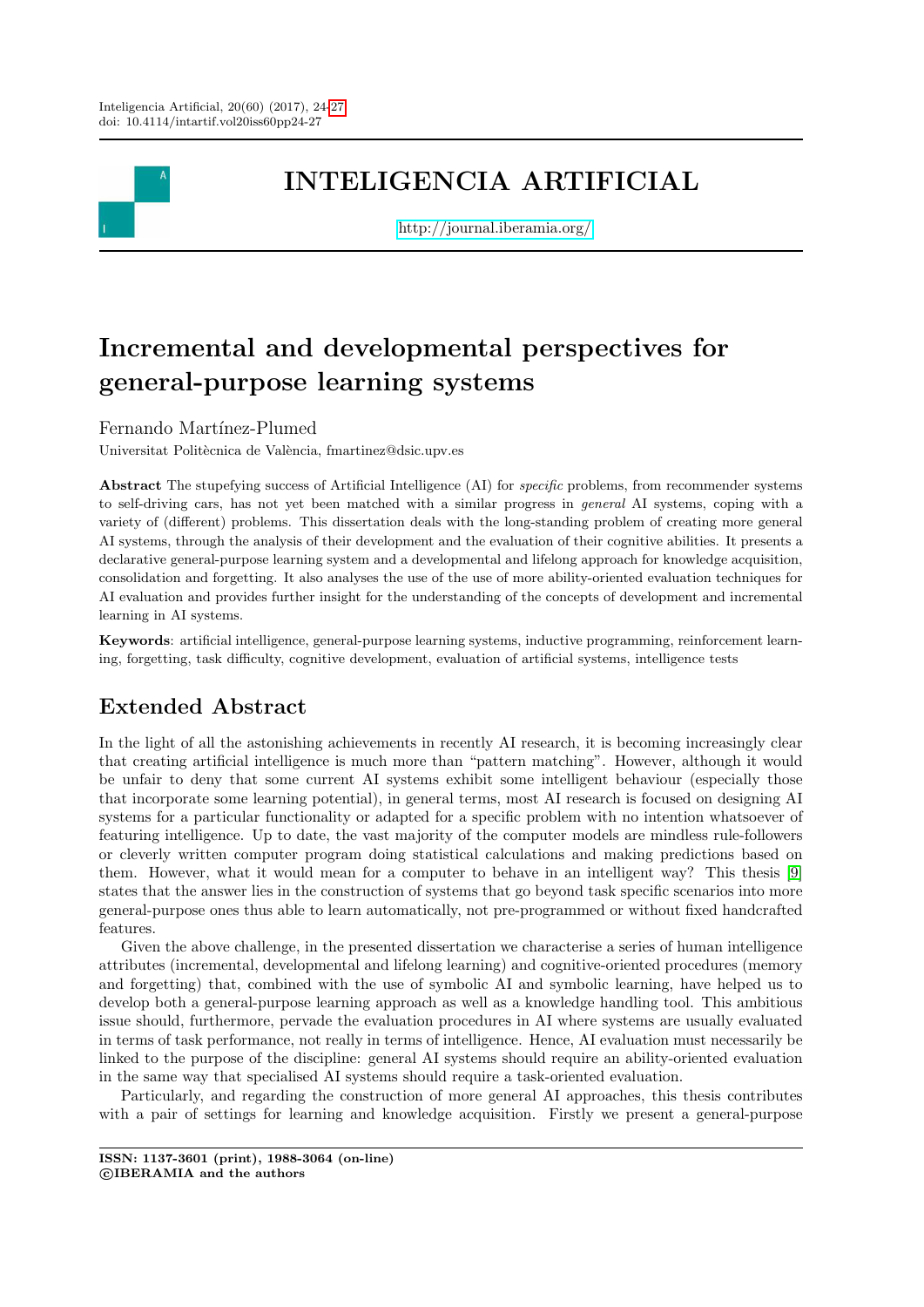

<span id="page-1-0"></span>Figure 1: **gErl** takes examples and learning operators as input and returns functional programs. There are two internal repositories containing rules and programs which are updated at each learning step by the Rule Generator and the Program Generator processes. The Reinforcement Learning Module is in charge of defining combinations of states and actions (operator applied over a rule) which will be used by the Rule Generator process to select future actions to perform.

declarative learning system  $(gEri)$  [\[1,](#page-3-2) [2,](#page-3-3) [3,](#page-3-4) [4\]](#page-3-5) that meets several desirable characteristics in terms of expressiveness, comprehensibility and versatility. We have shown that more general systems can be constructed by not only giving power to data and background knowledge representation but also to a flexible operator redefinition and the reuse of heuristics across problems and systems.  $gErl$  (Fig. [1\)](#page-1-0) relies on two compatible mechanisms. The former is the definition of customised learning operators, depending on the data structures and problem at hand, done by the user, using a functional language. The latter mechanism is the use of generalised heuristics, since the use of different operators precludes the system from using specialised heuristics for each of them. The choice of the right pair of operator and rule has been reframed as a decision process (using a reinforcement learning approach). Therefore, not only is this a novel approach, but also allows us to better understand the role of operators and heuristics in machine learning. By performing a series of illustrative experiments we show where the flexibility stands out, since gErl is able to solve a wide range of problems (from recursive ones to several IQ tests).

Secondly, the learning process is also overhauled with a new developmental and lifelong approach for knowledge acquisition, consolidation and forgetting, which is necessary when bounded resources (memory and time) are considered. In this sense we present a parametrisable (hierarchical) approach [\[6,](#page-3-6) [5\]](#page-3-7) for structuring knowledge which is able to check whether the new learnt knowledge can be considered redundant, irrelevant or inconsistent with the old one, and whether it may be built upon previously acquired knowledge. This approach is designed to combine any rule-based inductive engine with a deductive engine (is, therefore, parametrisable to other cognitive or intelligent systems) and integrates them into a lifelong learner through the use of a hierarchical knowledge assessment structure (based on coverage) and by introducing several information theory-based metrics. Therefore, given a lifelong learning problem, our approach is able to discover and develop knowledge incrementally by means of assessing the usefulness of the rules and gradually generating a large repository of consolidated knowledge where the knowledge is revised in order to generate a rich and reusable knowledge base. Particularly, we have analysed how appropriate these cognitive mechanisms are in order to deal with declarative knowledge bases in intelligent systems that are meant to have a non-ephimeral life. This complex knowledge organisation and assessment mechanisms allows for a straightforward and principled approach to knowledge acquisition, consolidation (promotion), revision (demotion) and forgetting.

Thirdly, and moving towards AI evaluation, this thesis analyses whether the use of more abilityoriented evaluation techniques for AI (such as intelligence tests) is a much better alternative to most task-oriented evaluation approaches in AI. Accordingly, we make a review of what has been done when AI systems have been confronted against tasks taken from intelligence tests [\[7,](#page-3-8) [8\]](#page-3-9). In this regard, we scrutinised what intelligence tests measure in machines, whether they are useful to evaluate AI systems,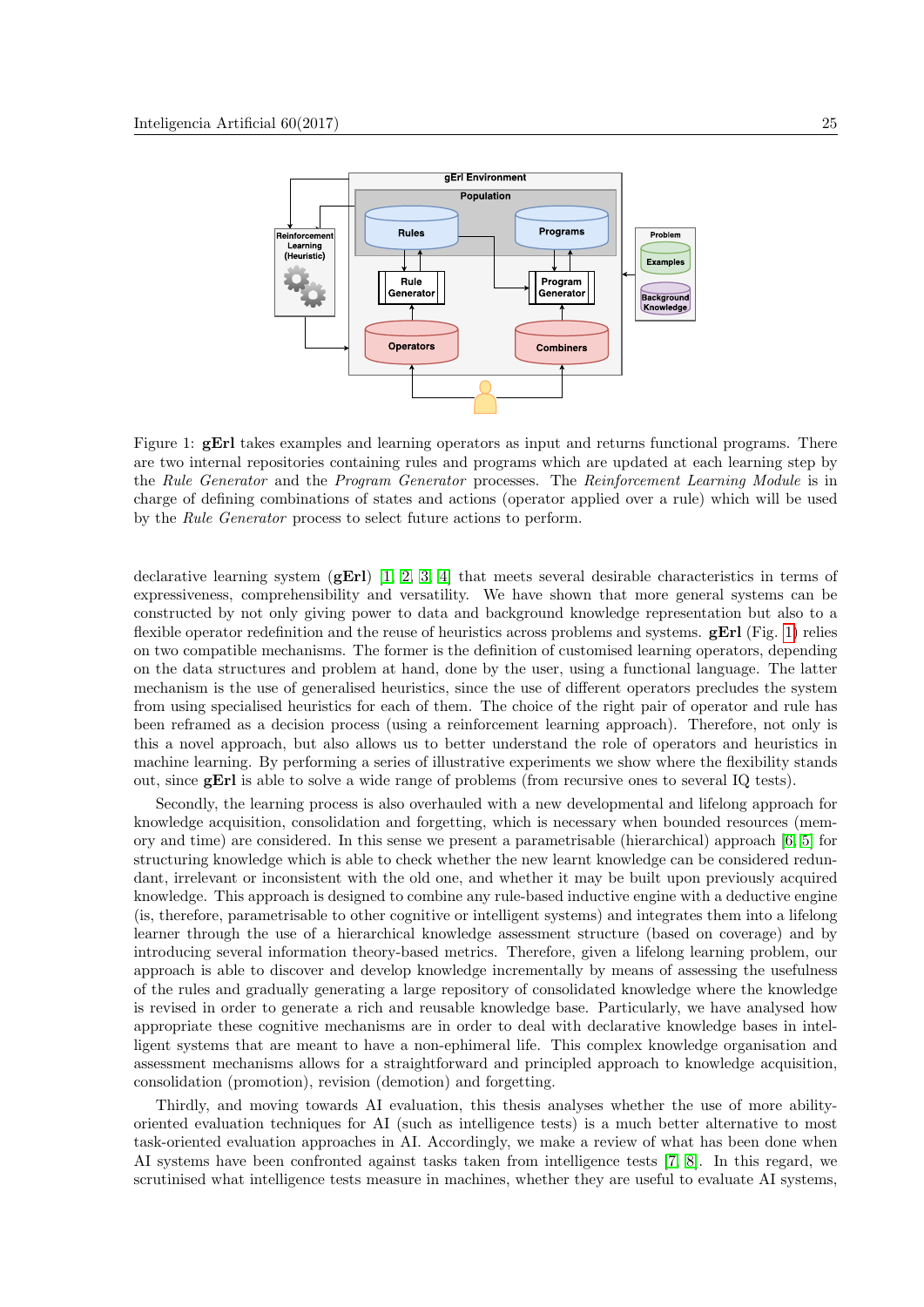

Figure 2: Organisation of hierarchical knowledge assessment structures in terms of coverage and information theory-based principles. This approach is designed to combine any rule-based inductive engine with a deductive engine and integrates them into a lifelong learner.

whether they are really challenging problems, and whether they are useful to understand (human) intelligence by analysing over 30 papers featuring AI systems addressing intelligence test problems. We have studied and characterised each system by their relationships, the range of intelligence test tasks they address, the purpose of the models, how general or specialised these models are, the AI techniques they use in each case, their comparison with human performance and their evaluation of item difficulty. Through this analysis we have realised that those systems have different purposes and applications: to advance AI by the use of challenging problems, to use intelligence tests for the evaluation of AI systems, to better understand intelligence tests and what they measure (including item difficulty), and, finally, to better understand what human intelligence is. Furthermore, we have seen that these systems systematically ignore results and ideas already present in previous related approaches specialising to the task and, therefore, losing the opportunity to understand what a computer model passing an intelligence test really means. Our aim here is both to encourage any future computer model taking intelligence tests to link with and build upon previous research, and to contribute to a more widespread realisation that more general classes of problems are needed when constructing benchmarks for AI evaluation.

By the same token, as a final contribution, we show that intelligence tests can also be useful to examine concept dependencies (mental operational constructs) in the cognitive development of artificial systems (although a superficial score comparison is misleading), therefore supporting the assumption that, even for fluid intelligence tests, the difficult items require a more advanced cognitive development than the simpler ones. In this sense, we show [\[10\]](#page-3-10) how several fluid intelligence test problems (odd-one-out problems, Raven's Progressive Matrices and Thurstone's letter series) are addressed by our generalpurpose learning system gErl, which, although lacks any mental epigenetic development and physical embodiment and it is not particularly designed on purpose to solve intelligence tests, is able to perform relatively well for this kind of tests. **gErl** makes it explicitly how complex each pattern is and what operators are used for each problem due its symbolic and declarative nature: rule-based representation language for examples, patterns and operators. This provides useful information about the role of the cognitive operational constructs that are needed to solve a problem or task. Therefore, the goal has not been to to evaluate  $gErl$  but to use it as a tool to gain some insights into the characteristics and usefulness of these tests and how careful we need to be when applying human test problems to assess the abilities and cognitive development other AI systems. We do think that, in general terms, for both humans and machines, human intelligence tests are useful to evaluate cognitive development through the diversity of cognitive operational constructs required, therefore supporting the assumption that, even for fluid intelligence tests, the difficult items require a more advanced cognitive development than the simpler ones.

Summing up, this dissertation represents one step forward in the hard and long pursuit of making more